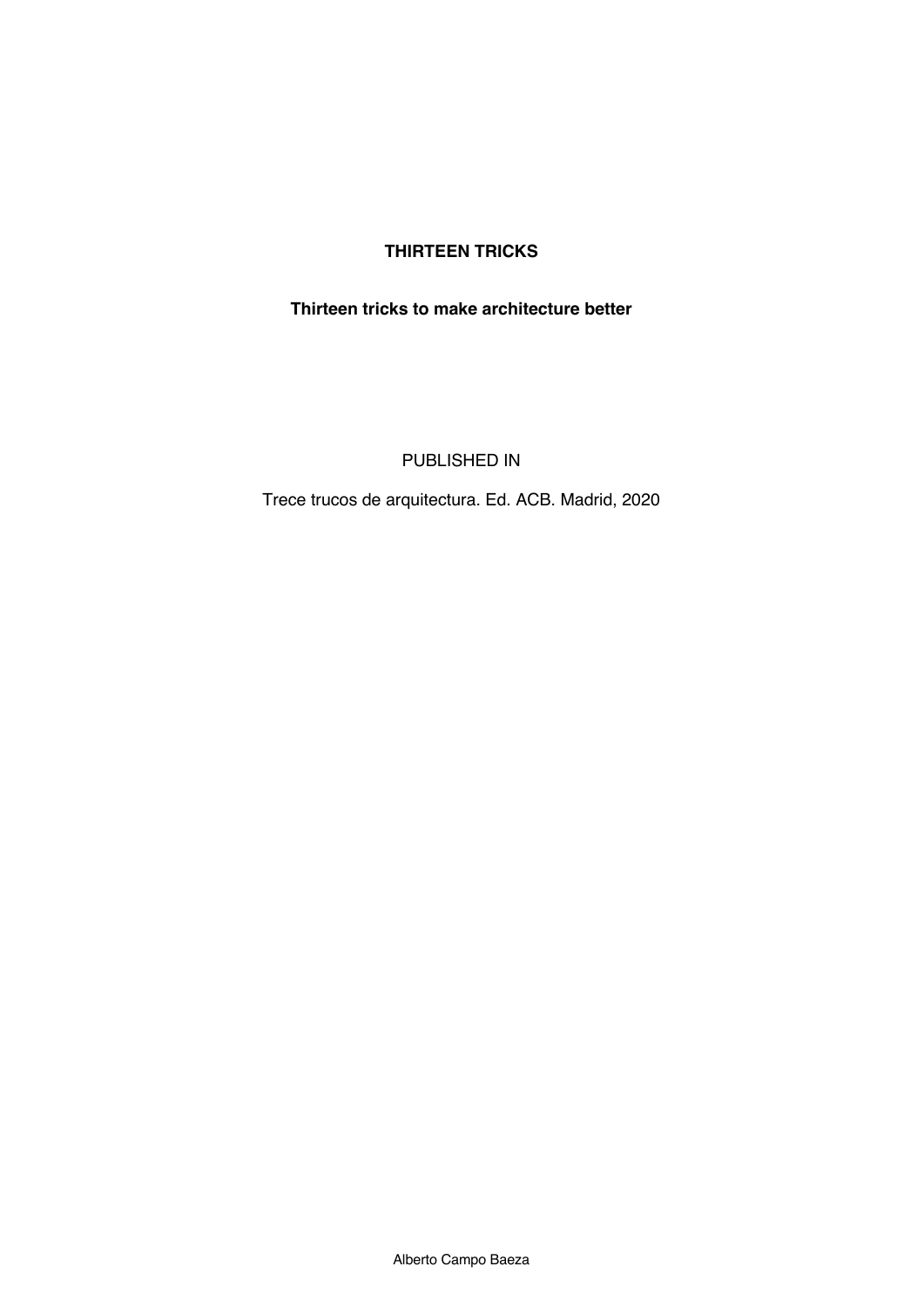## **THIRTEEN TRICKS**

Thirteen tricks to make architecture better

In order to respond adequately to a group of young professors of the ETSAM who asked me to write about pedagogical mechanisms for a better teaching of Projects in which they are researching, I gave them some texts that I had in preparation to be published in the future in book form. I now undertake this task with great interest. Some of these texts, in a smaller dimension, had already appeared in the section "Mechanisms" of my 2016 book *Varia Architectonica.*

I had decided to stop writing for a while, as a sign I have on my desk, next to my computer, says. On the same paper is written: shut up and listen. Although to be silent, to stop talking, is not to stop writing. Some friends told me that I wrote more than El Tostado. El Tostado is a figure in the Cathedral of Avila, behind the main altar, representing D. Alonso Fernandez de Madrigal. His attitude of writing has not changed in the more than 5 centuries since Vasco de Zarza sculpted it in alabaster, and the ingenious Spanish people have consecrated the saying "escribir más que el Tostado" (write more than the Toasted One), which is how they called the good D. Alonso.

And thinking that it may be useful for younger teachers, and also for students, I now dare to make public this booklet with the cacophonous title of Thirteen Tricks to try to make architecture better, more precise and more beautiful.

These tricks or mechanisms are the ones I have used many times in my works and I have tried to transmit to my students throughout my more than 40 years of teaching Projects at the ETSAM, and in many other Schools of Architecture around the world.

From the first chapter I wanted to clearly distinguish between ideas and mechanisms. The important thing in a work is to have an idea of what you want to build. That is why I gave the title The Constructed Idea to my first book more than 20 years ago.

The tricks I talk about here are mechanisms to make these ideas visible. There are good architects, with good ideas, but who are unable to build them. And there are other architects, skilled ones, who, without having particularly good ideas, fill their works with ingenious mechanisms capable of astonishing many but not convincing a few of us. I would like for younger architects, and for my students, to know how to find their place as architects by building ideas that will last over time.

The different chapters unfold themes that sometimes seem so logical that they seem obvious. As I wrote in the introduction to my last published book, *Palimpsesto Architectonico*:

More than once, a friend of mine has told me that in my writings sometimes the same themes, or part of them, are repeated. Although he is somewhat right, it would be schizophrenic to never repeat anything, especially if one writes a lot. On the other